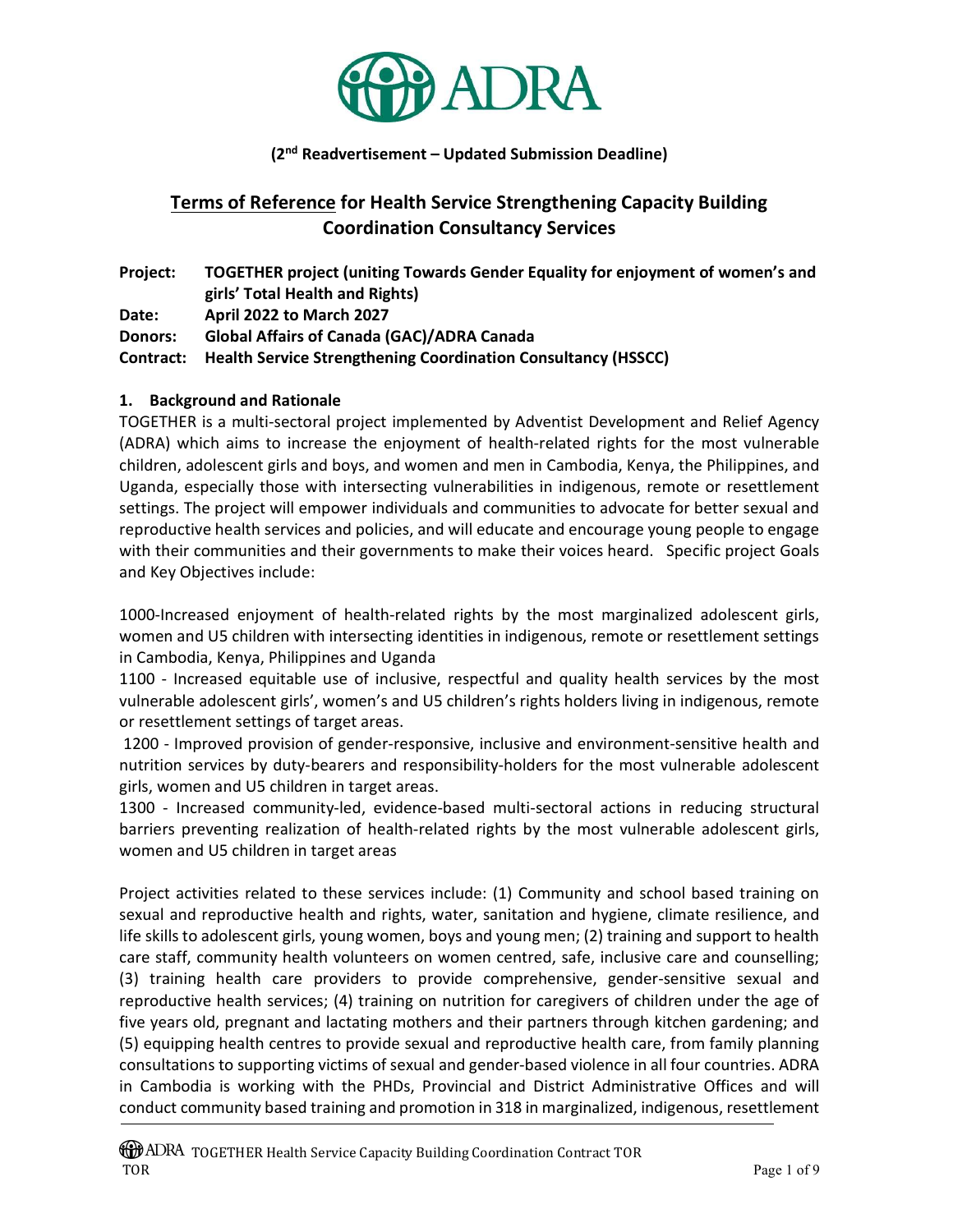settings villages of 71 communes in Steung Treng, Preah Vihear and Kampong Thom provinces. These activities will not be conducted in all areas simultaneously but will be carried out in 3 general phases over the 6 year period of the project from late 2021 through to mid 2027.

The TOGETHER project seeks to strengthen local health systems, working closely with local authorities and health facilities to improve health worker capacity and service coverage, including family planning and sexual gender-based violence (SGBV)-related prevention and care services, particularly for adolescence and youth. While ADRA will be working with the Community based activities in and out of school, ADRA Cambodia is seeking additional Output based capacity to plan and coordinate with the project team and local health officials for various training, monitoring, and other logistics related to the project MOH system capacity building objectives.

## Therefore, this consultancy TOR has been developed to seek a qualified Consulting-Contracting partner/team to provide these Health Service Strengthening Coordination Consultancy (HSSCC) services.

## 2. Purpose, objectives and nature of the Required Responsibilities

Based on the background above, ADRA is seeking Health Service Strengthening Coordination Consultants/(Contractors) to manage specific tasks as outlined in the scope of work which will contribute towards the overall project objectives. It is expected that the Consultancy team will contribute their experience, relationships, and technical skills to the overall TOGETHER project. They will be able to support the overall project team in motivating the MOH partners from local government health centers, Hospitals and other private providers to seek upgrading and make quantifiable improved services changes.

The Consultant team members, while not expected to work exclusively for the TOGETHER project, will be expected to be readily available at all times for communication, planning, strategizing, and other key tasks. ADRA Cambodia will have one Health System Strengthening Specialist (HSSS) as a technical Counterpart who will primarily work in collaboration with the consultant team towards completion of the Scope of Work and assist in some aspects of collaboration with the other components and partners of the project. It is expected that the MOH/PHD/OD/HC counterparts will conduct the majority of the technical capacity building but the consultant and ADRA Counterpart will participate and facilitate/Host sessions to ensure a positive environment for learning and behaviour change is maintained at all times.

#### 3. Scope of Work

The work of work of Consultant team will consist of the following key points and is intended to be conducted directly by the consultant team or approved counterparts:

- (i) Review project proposal plans and join both strategic and detailed implementation planning sessions over the life of the Consultancy period providing technical input contributing to the overall behavior change and Objective focused planning.
- (ii) Liaise with all relevant government partners, primarily the MOU and PHDs related to plans and Objectives.
- (iii) Conduct Capacity Building Needs Assessments for each of the key training and empowerment components of the project.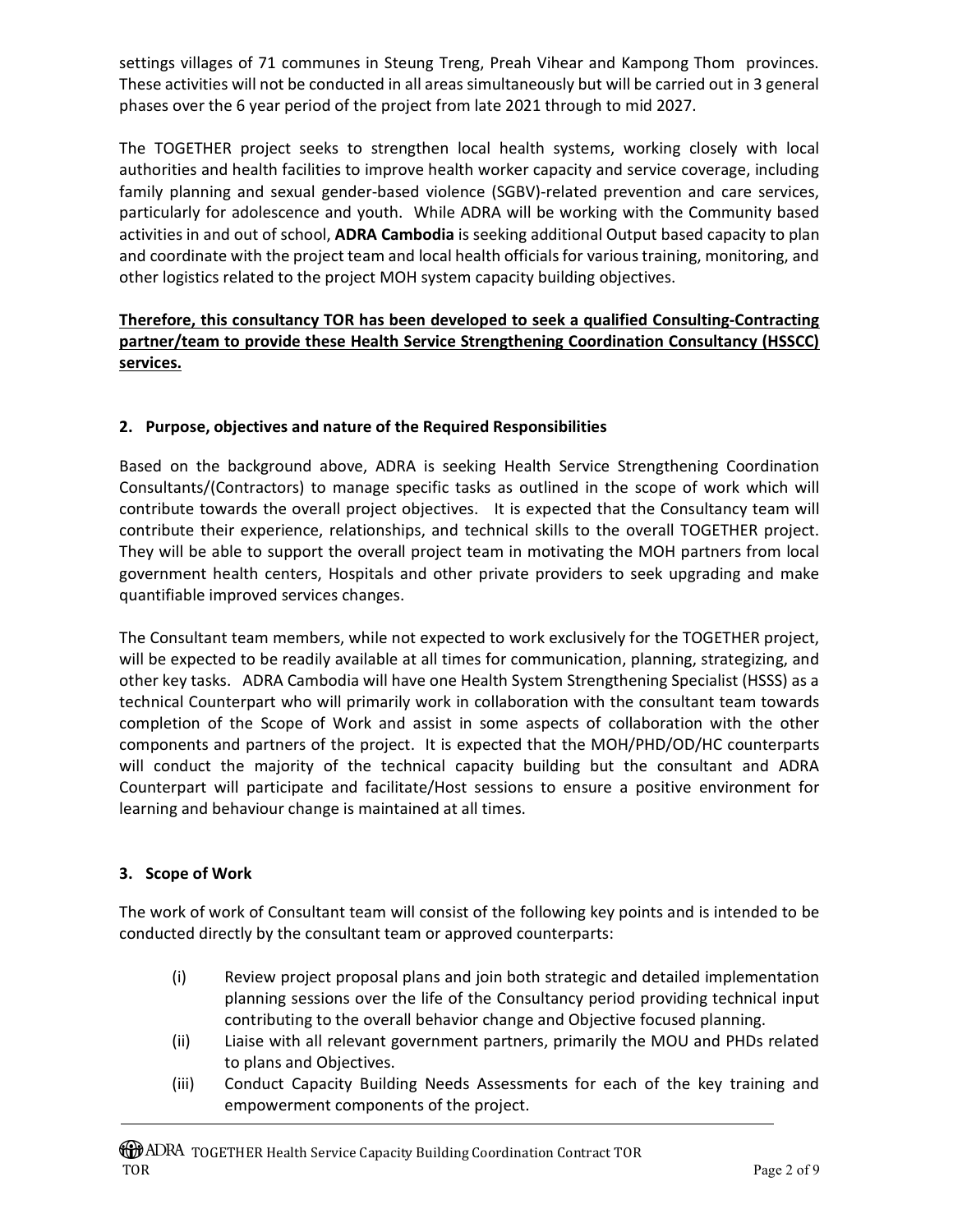- (iv) Work with PHD/MOH, and partners to develop specific Objectives, Curriculums, Training Plans including financial plans, Effectiveness Monitoring tools, etc. for each of the projects training outputs/plans as listed in the table below. Host Review and planning sessions with key partners, including ADRA staff, to review these training plans and how they relate to the other project interventions and the needs of various beneficiary groups.
- (v) Support the PHD/ODs in selecting the right medical staff for each training. Work with PHDs/OD and local administrative leaders to select Private Care Providers (PCP) to join trainings and follow-up.
- (vi) Conduct or support training with PHD/Partner trainers and provide monitoring and feedback to the training teams.
- (vii) Develop and carry out comprehensive post training monitoring and evaluation plans to ensure that expected changes are progressing and being implemented as planned in the workplaces of those trained.
- (viii) Prepare and submit planning, training, and monitoring/evaluation reports to ADRA project management for all significant activities conducted.
- (ix) Note: the ADRA Health System Strengthening Specialist (HSSS) and other financial logistics staff will provide the financial roles and procurement of supplies needed for all training and other activities.

## Key Objective areas of the consultancy will support the following project Outputs and Activity objectives:

1211-Gender responsive training conducted for HC staff, CHVs and other duty-bearers on womencentred, safe, inclusive care and counselling, including SGBV response, STI prevention and treatment

- 1211a-Train HC staff & Private providers in MOH Migrant Health Policy and Guidelines, 4 (days training)
- 1211b-Train HC staff & Private providers in Adolescent Friendly SRHR, (4 days training)
- 1211c-Train HC staff & Private Providers in SRHR Counseling Skills, (4 days training)

1212-Local stakeholders supported in creation / strengthening of adolescent-friendly, incommunity, safe confidential and inclusive Help-centres addressing SGBV, SRHR and teenage pregnancies

 1212a-Train Commune Women's and Children's Council (CWCC) members by PHD/WA in Organizing Counseling services (4 days training)

1213- CHVs (VHSGs) and TBAs supported on conducting inclusive, respectful SRHR and SGBV outreach and dignity services for adolescent girls and women with special needs or in remote settings

- 1213a-Train VHSG in SRHR by PHD/OD/HC (3 days at HC/CC)
- 1213b-Conduct Midwifery Network Meetings in Remote Areas (MW/TBA/CWCC) (8 meetings)

1222- Training on inclusive (maternal and child) nutrition counselling, tailored to adolescent girls, young mothers and mothers with special needs, also utilizing Peer Learning Platform (PLP) conducted for health care providers and educators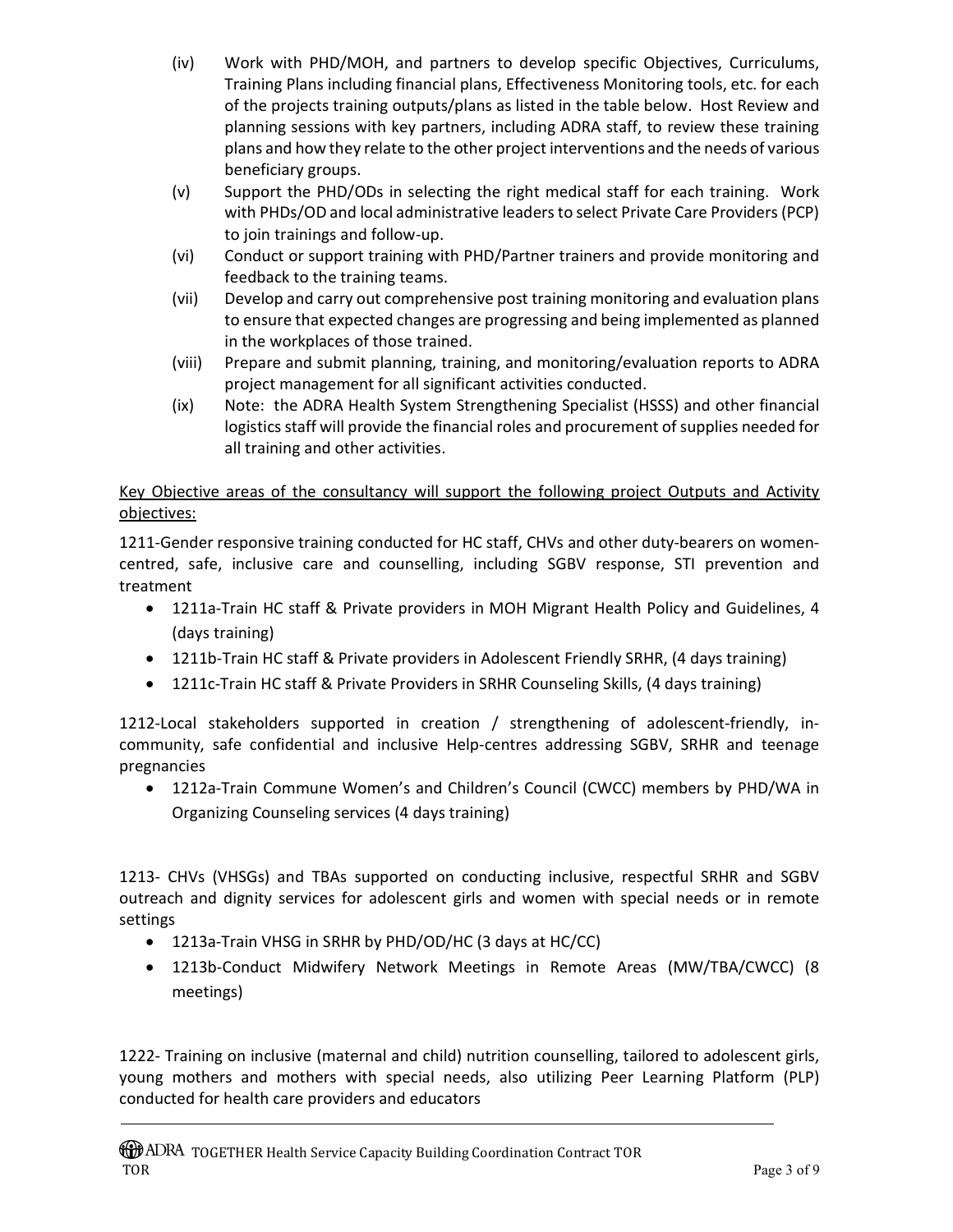• 1222a-:Train HC MWs in Nutrition Counseling (LTP/MMM) (4 days training)

## Notes on Target Areas:

1. The TOGETHER Project will work only in the Sandan District of Kompong Thom for the initial phase.

2. The TOGETHER Project will work about 80% of the Communes in the PVH province and 50% of the communes in the Steung Treng Province. The HC's targeted for the Capacity building will be primarily the ones in or near the other community based activities.

#### Capacity Building Work Tasks for Training Coordination

(Note: Project Years referenced are YR 2 – March 2022 to Feb. 2023, YR3 –Mar 2023 to Feb 2024, YR4 – Mar 2024 to Feb 2025, YR5 – Mar 2025 to Feb 2026, YR6 – March 2026 to Feb 2027.) The following task are indicative of the work and time frame for tasks – minor adjustments will be made based on circumstances arising and Annual Work Plans as approved by the donor.

| <b>Outputs</b> | <b>Project Activities listed above</b>                                                              | <b>Capacity Building Milestones/Outputs</b>                                                                                                                                                                                                                                                                     |
|----------------|-----------------------------------------------------------------------------------------------------|-----------------------------------------------------------------------------------------------------------------------------------------------------------------------------------------------------------------------------------------------------------------------------------------------------------------|
| 1211           | • 1211a-Train HC staff & Private<br>providers in MOH Migrant Health<br>Policy, Guidelines, Services | • 1211a- Train 76 HC staff & Private providers in<br>MOH Migrant Health Policy and Guidelines by<br>trainer from MOH/PHD at provincial health<br>department<br>Estm 11- (4 days training) (275 in 6 years = 3<br>staff/HC, 10 ADRA staff, 14 PCP from district)<br>(Y2=1 session; Y3=3 sessions; Y4=7 sessions) |
| 1211           | 1211b-Train HC staff & Private<br>providers in Adolescent Friendly<br><b>SRHR services</b>          | • 1211b-Train 76 HC staff & Private providers in<br>Adolescent Friendly SRHR through evidence<br>based methodology will be provided by trainer<br>from MOH/PHD<br>• Estm. 11 sessions (4 days training) (275 in 6<br>years = 3 staff/HC, 10 ADRA staff, 14 PCPs from<br>district) (Y2=2; Y3=5; Y4=4)            |
| 1211           | <b>.</b> 1211c-Train HC staff & Private<br>Providers in SRHR Counseling<br><b>Skills</b>            | • 1211c-Train 88 HC staff & Private Providers in<br>Counseling Skills will be provided by MOH/PHD<br>and TPO<br>• Estm 11 sessions (4 days training) (300 in 6<br>years = 156HC, 160 PPs) at Provincial Health<br>Department(Y2=5; Y3=5;Y4=2)                                                                   |
| 1211           | • The consultants will reports to<br>the senior project Manager after<br>completing each training   | The consultants will send the reports in a<br>$\bullet$<br>few days after each training (11*3 trainings=33<br>reports)                                                                                                                                                                                          |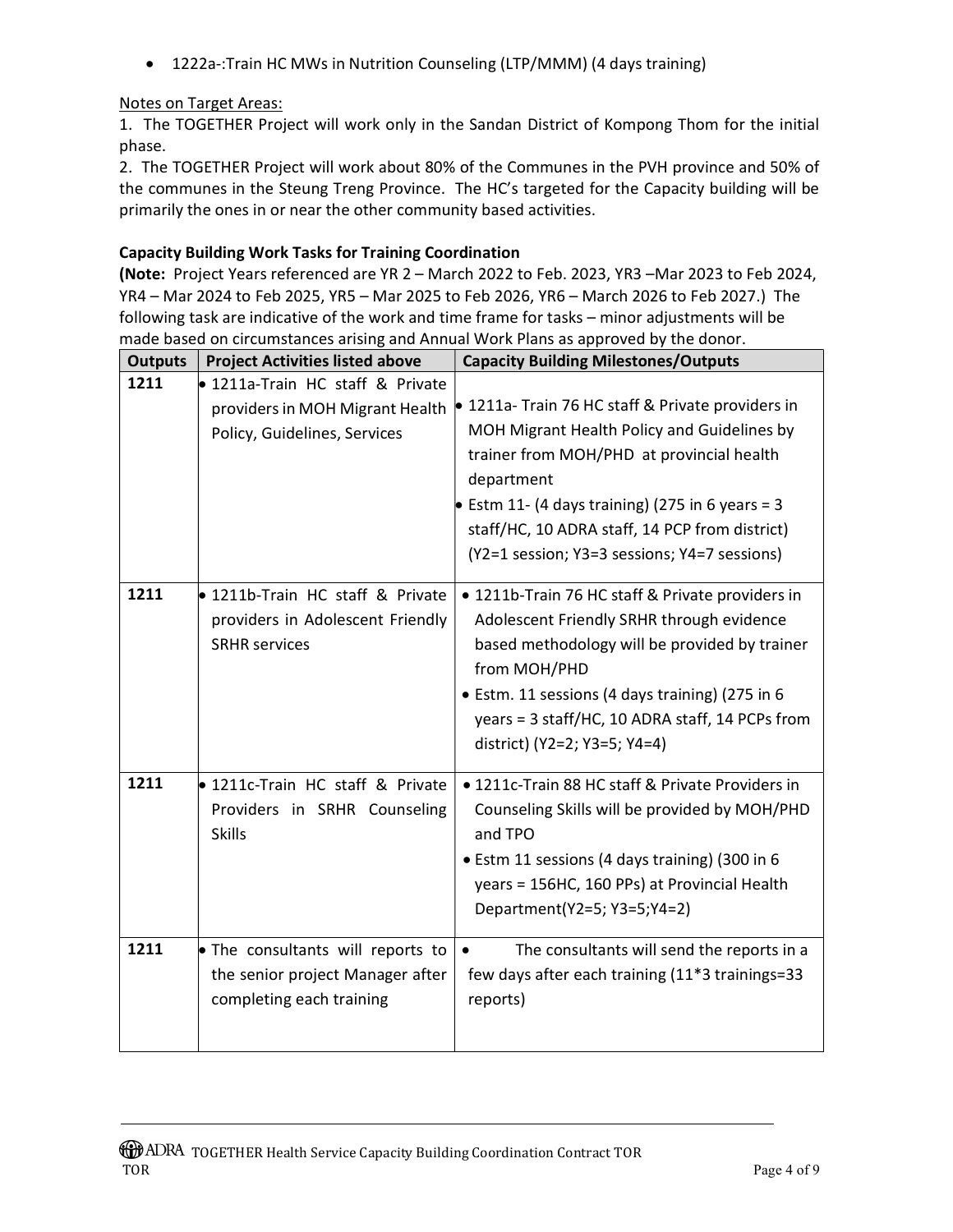| Output<br>1212             | ● 1212a-Train CWCC by PHD/WA in<br>Organizing<br>(SRHR)<br>Counseling<br>services                                                                   | • 1212a-Train CWCC by PHD/WA in Organizing<br>Counseling services (3 days) (64 persons in 6<br>years = 2 CWCCs/commune) at district level<br>• 6 - sessions (Y2=2; Y3=2; Y4=1, Y5=1)                                                                                                                                                                                                                                                             |
|----------------------------|-----------------------------------------------------------------------------------------------------------------------------------------------------|--------------------------------------------------------------------------------------------------------------------------------------------------------------------------------------------------------------------------------------------------------------------------------------------------------------------------------------------------------------------------------------------------------------------------------------------------|
| 1212                       | • The consultants will reports to<br>the senior project Manager after<br>completing each training                                                   | . The consultants will send the reports in a few<br>days after each training (1*6 trainings=6<br>reports)                                                                                                                                                                                                                                                                                                                                        |
| 1213                       | $\bullet$ 1213a-Train<br><b>VHSGs</b><br><b>SRHR</b><br>in<br>(Promotion) by PHD/OD/HC                                                              | • 1213a- Train CHV (Village Health Support<br>Group member VHSGs) in SRHR by PHD/OD/HC<br>(3 days at HC/CC, 2 person/village= 636 CHVs<br>over 6 years) at community level<br>• 22-sessions= 3 day trainings at HC/commune<br>level (Y2=7; Y3=7;Y5=8)                                                                                                                                                                                            |
| 1213                       | ● 1213b-Conduct<br>Midwifery<br>Network Meetings in Remote<br>Areas (MW/TBA/CWCC) (Linking<br>HC Midwives to village level<br>traditional Midwives) | • 1213b-Conduct Midwifery Network Meetings in<br>Remote Areas (MW/TBA/CWCC) by quarterly at<br>community level, the meeting will be<br>coordinated by MW/CWCC, Consultant and<br><b>ADRA staff</b><br>• 15 HC Networks x 8 meetings - one time in<br>each of 15 HC locations for 8 quarters (Y2=15;<br>$Y3 = 15$<br>• This activity is following up on additional areas<br>where this not done in the former ADRA<br>EMBRACE project - 2016-2020 |
| 1213                       | completing each training                                                                                                                            | • The consultants will report to the $\bullet$ The consultants will send 1 training report in a<br>senior project Manager after   few days after each training $(1^*22 \text{ trainings} = 22$<br>reports) and report of each meeting (1*8 Qss=8<br>reports)                                                                                                                                                                                     |
| 1222                       | Counseling<br>Nutrition<br>(LTP/MMM)<br>senior project Manager after<br>completing each training                                                    | • 1222a- 1222a:Train HC MWs in • 1222a-Trained HC MWs in Nutrition Counseling<br>(LTP/MMM) in 49 HC $x$ 2 = 104 participants. 4<br>trainings (Y1=1; Y2=2; Y3=1)<br>• The consultants will report to the $\bullet$ The consultants will send 4 training reports n a<br>few days after each training (1*4 trainings=4<br>reports)                                                                                                                  |
| <b>Cross-Cutting Tasks</b> |                                                                                                                                                     |                                                                                                                                                                                                                                                                                                                                                                                                                                                  |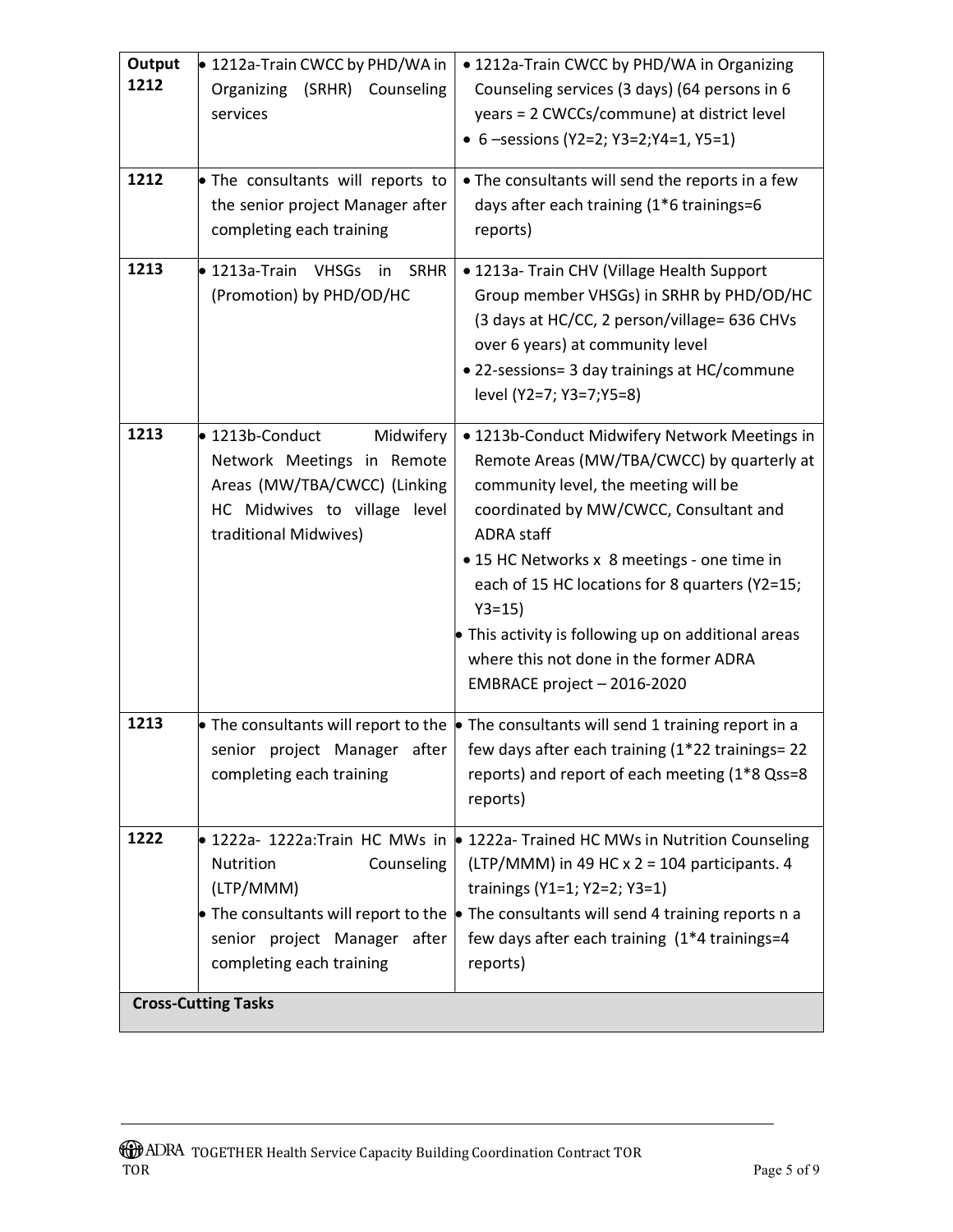| $\bullet$ Facilitate Coordination, Planning, and integration of all MOH training activities as<br>listed above with the other project community and government level interventions<br>leading to the higher level project Objectives.                                                                                                                                                           |
|-------------------------------------------------------------------------------------------------------------------------------------------------------------------------------------------------------------------------------------------------------------------------------------------------------------------------------------------------------------------------------------------------|
| • Facilitate a solid review process between key project stakeholders for each of the<br>training curriculums and post-training mentoring plans                                                                                                                                                                                                                                                  |
| $\bullet$ Prepare and conduct a pre and post training evaluation tools, conduct analysis of<br>the results.<br>$\bullet$ Prepare a brief training report to the ADRA Project manager on the results of each<br>training and the modifications to the training based on the evaluation results.                                                                                                  |
| • Conduct comprehensive field based monitoring and review of service provision by<br>MOH partners at HC and OD Hospital levels. This will include gathering of<br>observations and information from clients of SRHR services and relevant feedback<br>given to both ADRA and MOH partners.                                                                                                      |
| • Participate in monthly project planning and integration sessions with the overall<br>project managers and leaders.<br>• Prepare and facilitate regular debriefing and planning sessions with the PHD/OD<br>leadership to coordinate all supported activities and report to the Project<br>Coordination Committee meetings that will be held 3-4 times per year by ADRA<br>project leadership. |

| #              | Step/Activity                              | <b>Key Actors</b>                         |
|----------------|--------------------------------------------|-------------------------------------------|
| 1              | Preparation: TOR and SOW methods           | Consultant work with TOGETHER Senior      |
|                |                                            | Project Manager, MEL Specialist           |
| $\overline{2}$ | Preparation: Consultant contracting,       | Consultant work with ADRA Associate       |
|                | TOR review, Review of project              | Country Director, M&E Coordinator         |
|                | documentation and preparation of           |                                           |
|                | detailed Health Strengthening Service      |                                           |
|                | <b>Plans</b>                               |                                           |
| 3              | Prepare training curriculums/guidelines    | Consultant work with                      |
|                |                                            | MOH/PHD/OD/HC/ADRA (HSSS)/ADRA APM        |
| 4              | Preparation: Preparation of Key Activity   | Consultant, ADRA (HSSS), National M&E     |
|                | plans into the AWP                         | Coordinator, Senior Project Manager       |
| 5              | Trainings: Coordinate and implement        | Consultant work with, Senior Project      |
|                | with the project team                      | Manager, ADRA (HSSS), other relevant ADRA |
|                |                                            | Component staff as needed                 |
| 6              | Reports: Prepare training reports of       | Consultants send report to the TOGETHER   |
|                | each training in a few days after training | ADRA (HSSS) and Senior Project Manager    |
| 7              | Reports: prepare budget/finance reports    | Coordinated with the ADRA (HSSS) who will |
|                |                                            | ensure the Consultants have all needed    |
|                |                                            | supplies and that the PHD partners and    |

## 4. Who the Health Strengthening Service coordination Consultants will work with: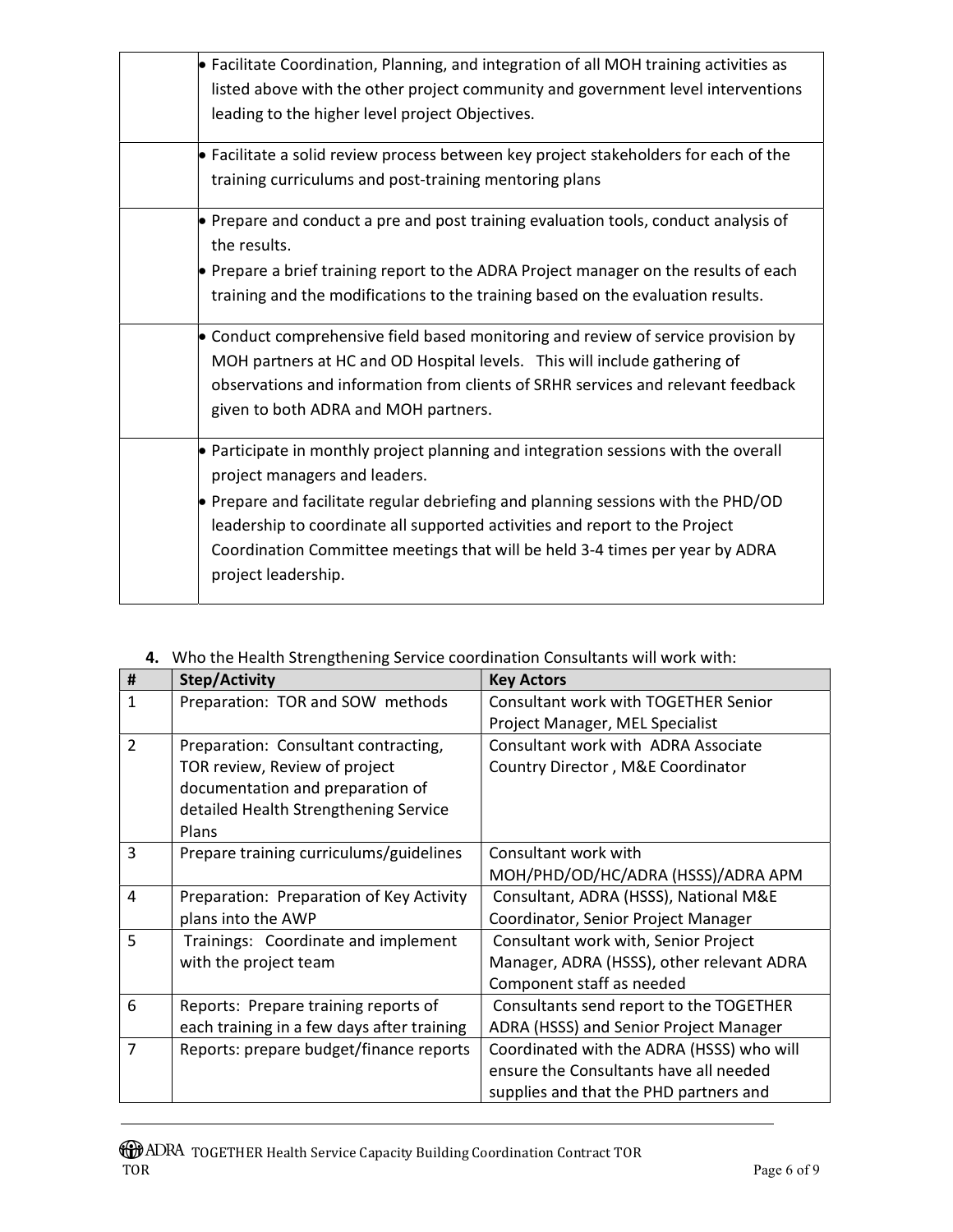|   |                            | participant logistics are met based on pre-<br>approved plans. |
|---|----------------------------|----------------------------------------------------------------|
| 8 | Report Preparation: Semi-  | Consultant work with Senior Project Manager                    |
|   | annual/annual/final report | and Associate Country Director                                 |

## 5. Outputs and deliverables

Reports of the trainings and planning included budget.

- a) Planning-Consultants work with TOGETHER team a) during monthly calendar meeting and AWP workshop; b) Share to HSSS/SPM/MEL Specialist at monthly planning sessions before starting activity
- b) Training curriculum- Consultants work with MOH/PHD/MOWA, PWA to develop/review training curriculum based in MOH guidelines and share to APM/AD at least a few days before training start.
- c) Conduct Midwifery Network Meetings-Consultants prepare meeting agendas with PHD/HC and then share the meeting agenda to TOGETHER team a few days before the meeting start
- d) Reports– Reports of trainings, monitoring and coaching for activities under 1211, 1212, 1213 and 1222, see the table above

### 6. Health Strengthening Service Consultants – Qualifications/Technical Experience Required and nature of Consultancy team.

The Health Strengthening Service Strengthening Consultant Team and should consist of at least 1 technical person who is dedicated to the project at all times and other technical specialists full or part-time as determined to be necessary. The Consultant Representative/Team should come with the following skills and experience in Cambodia:

- 1. At least 10 years of work in implementation of community based rural development projects in the Health, WASH, SRHR and Gender Empowerment sectors.
- 2. Have quality, verifiable, experience in working with MOH/PHD at least 6 years for MNCH capacity building programs with an International perspective.
- 3. Be aware of and have access to major government strategies, capacity building methods and trends in the relevant intervention areas of Reproductive Health service strengthening.
- 4. Have interpersonal participatory communication and facilitation skills that are effective in MNCH and medical waste management, useful, quality information from both project staff, implementation partners and community beneficiaries including government partners.
- 5. Have effective skills at negotiating with and motivating MOH health system personnel.
- 6. Be efficient and clear in preparing reports/communication (in Khmer and English).
- 7. The Consultant Team will be able to work out of the ADRA office when in the District/Field areas (2 field offices planned at any one time and changing locations every 2 years) but will be required to work closely with provincial and operational district.

## 7. Tentative Time Frame

The HSSCC contract will have the following conditions:

A. The Consultant will need to be able to start activities by the Beginning of April 2022 – earlier if possible.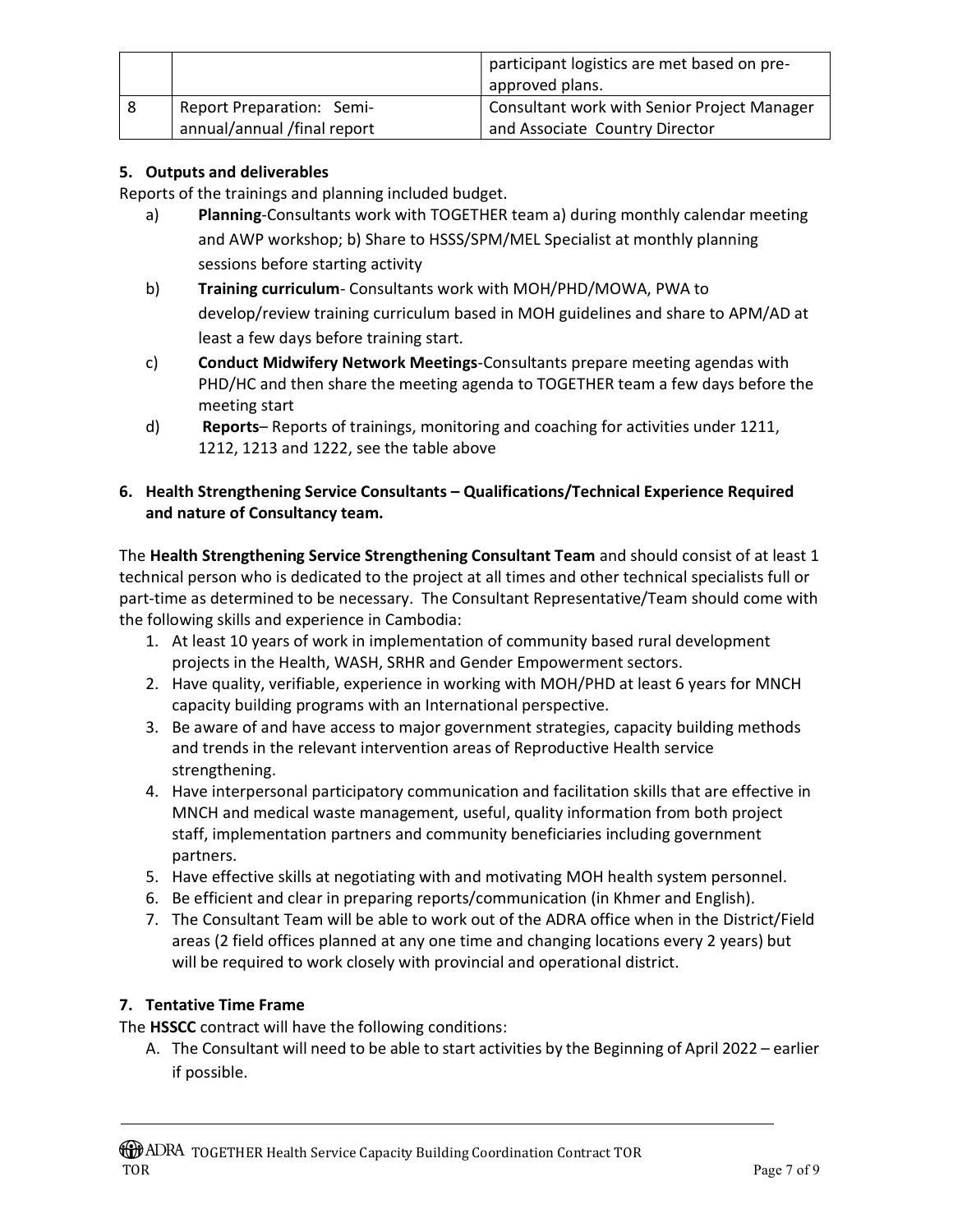- B. Based on ongoing support by donors, the end of the contract March 2027 (based on current plans).
- C. Additional details are available by contacting the senior project manager at Phone # 012- 239-106 (Mr. Roth Rumnea).

## 8. Consultant Application and Selection Process

The Consultant/Consultant Team selection process will include two stages to reduce undue work by interested Consultants.

- Step One: Consultants/Contractors will submit a suitability/relevant experience statement, including
	- $\circ$  Statement of past relevant experience with references that respond to the Criteria in TOR section #6 above.
	- o CV of the lead members and CVs or indicative CVs of the remaining members of the team.
	- $\circ$  A commitment to availability for the entire period of the assignment regardless of the scenario that specific members of the team may need to change.
	- $\circ$  Other documentation that presents justification and evidence of qualification to fulfill the contract role.

ADRA Cambodia will review and Short List to a maximum of 3 Consultants from Step One who will be invited to proceed to **Step Two** at which time they will receive additional primary project Documents for review and planning and will have access to the project management team for consultation and questioning. The applicants will have the right to request for more clarifications during this phase. Contact information for interested Consultants is below.

- Step Two: Short listed Consultants will be required to submit their Technical proposal including:
	- $\circ$  Additional technical strategies and an explanation of the key steps and experience that will be used to fulfill the contract based on the additional documentation provided of the key project plans.
	- $\circ$  Additional CVs of key consultant(s) or partners who will work on the contract clearly showing the qualification and experience of the consultant and his/her team.
	- $\circ$  Proposed indicative budget as a basis of the contract fees to be charged which will be paid on an output basis including:
		- # of Technical team members allocated to the tasks, level of time/effort, and indicative remuneration levels.
		- Transportation cost estimates
		- Supplies and administrative support costs
		- Other relevant costs
		- Noted that the project will allocate 2 motorbikes for the consultancy team to use while in the field project areas. All other equipment will need to be covered in the consultancy budget.
	- o Proposed timeline
	- $\circ$  Contact details of three organizations/ institutions/ companies recently worked with or other relevant references.